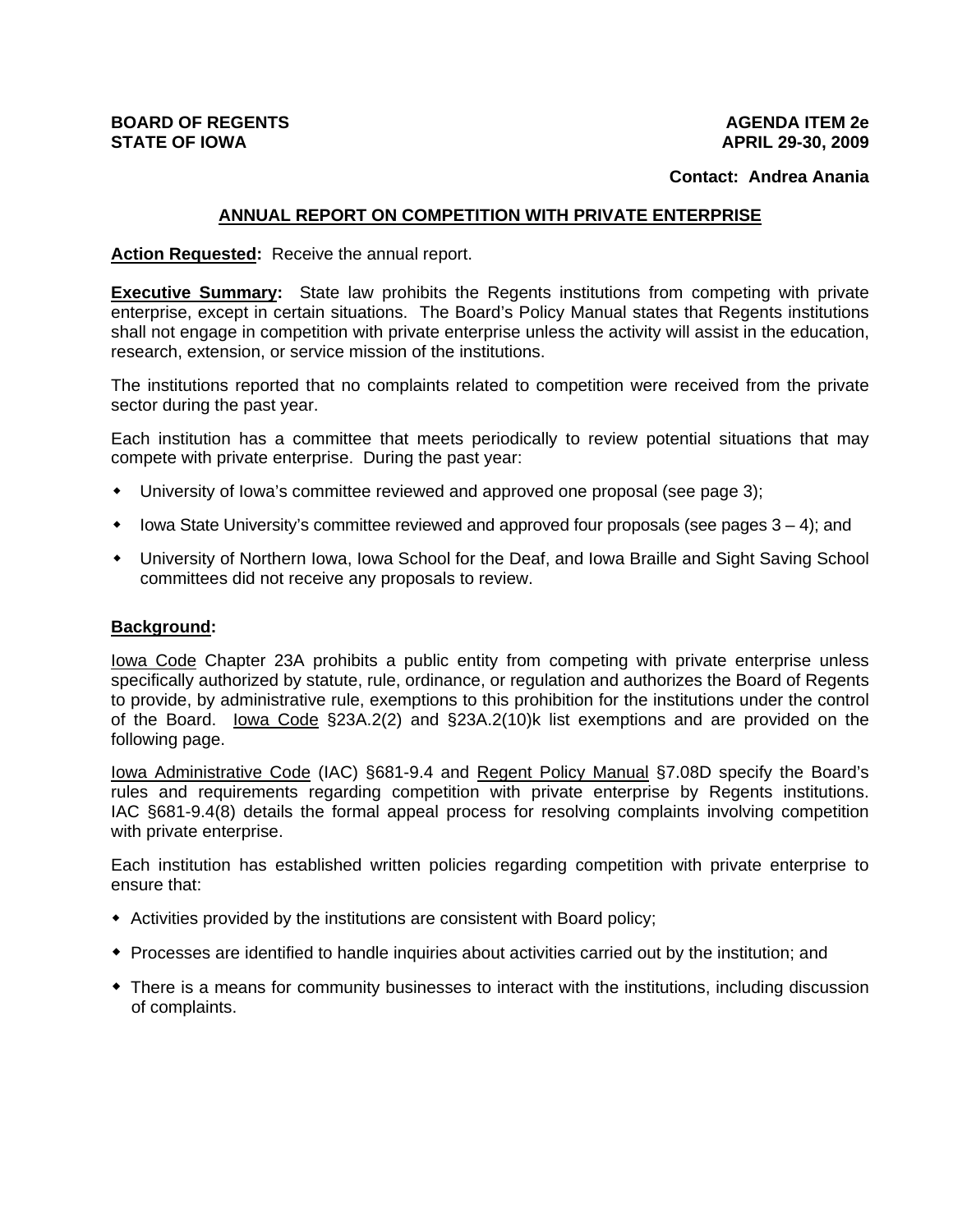#### **Exemptions from Competition with Private Enterprise**

**Iowa Code §23A.2(2)** The Board of Regents may, by rule, provide for exemption from the application of this chapter for any of the following:

- a. Goods and services that are directly and reasonably related to the educational mission of an institution or school.
- b. Goods and services offered only to students, employees, or guests of the institution or school and which cannot be provided by private enterprise at the same or lower cost.
- c. Use of vehicles owned by the institution or school for charter trips offered to the public, or to full, part-time, or temporary students.
- d. Durable medical equipment or devices sold or leased for use off premises of an institution, school, or University of Iowa Hospitals or Clinics.
- e. Goods or services which are not otherwise available in the quantity or quality required by the institution or school.
- f. Telecommunications other than radio or television stations.
- g. Sponsoring or providing facilities for fitness and recreation.
- h. Food service and sales.
- i. Sale of books, records, tapes, software, educational equipment, and supplies.

**Iowa Code §23A.2(10)k**  This chapter does not apply to any of the following on-campus activities of an institution or school under the control of the Board of Regents:

- (1) Residence halls.
- (2) Student transportation, exceptions noted in §23A.2(2)(c).
- (3) Overnight accommodations for participants in programs of the institution or school, visitors to the institution or school, parents, and alumni.
- (4) Sponsoring or providing facilities for cultural and athletic events.
- (5) Items displaying the emblem, mascot, or logo of the institution or school, or that otherwise promote the identity of the institution or school and its programs.
- (6) Souvenirs and programs relating to events sponsored by or at the institution or school.
- (7) Radio and television stations.
- (8) Services to patients and visitors at the University of Iowa Hospitals and Clinics, exceptions noted in §23A.2(2)(d).
- (9) Goods, products, or professional services which are produced, created, or sold incidental to the schools' teaching, research, and extension missions.
- (10) Services to the public at the Iowa State University College of Veterinary Medicine.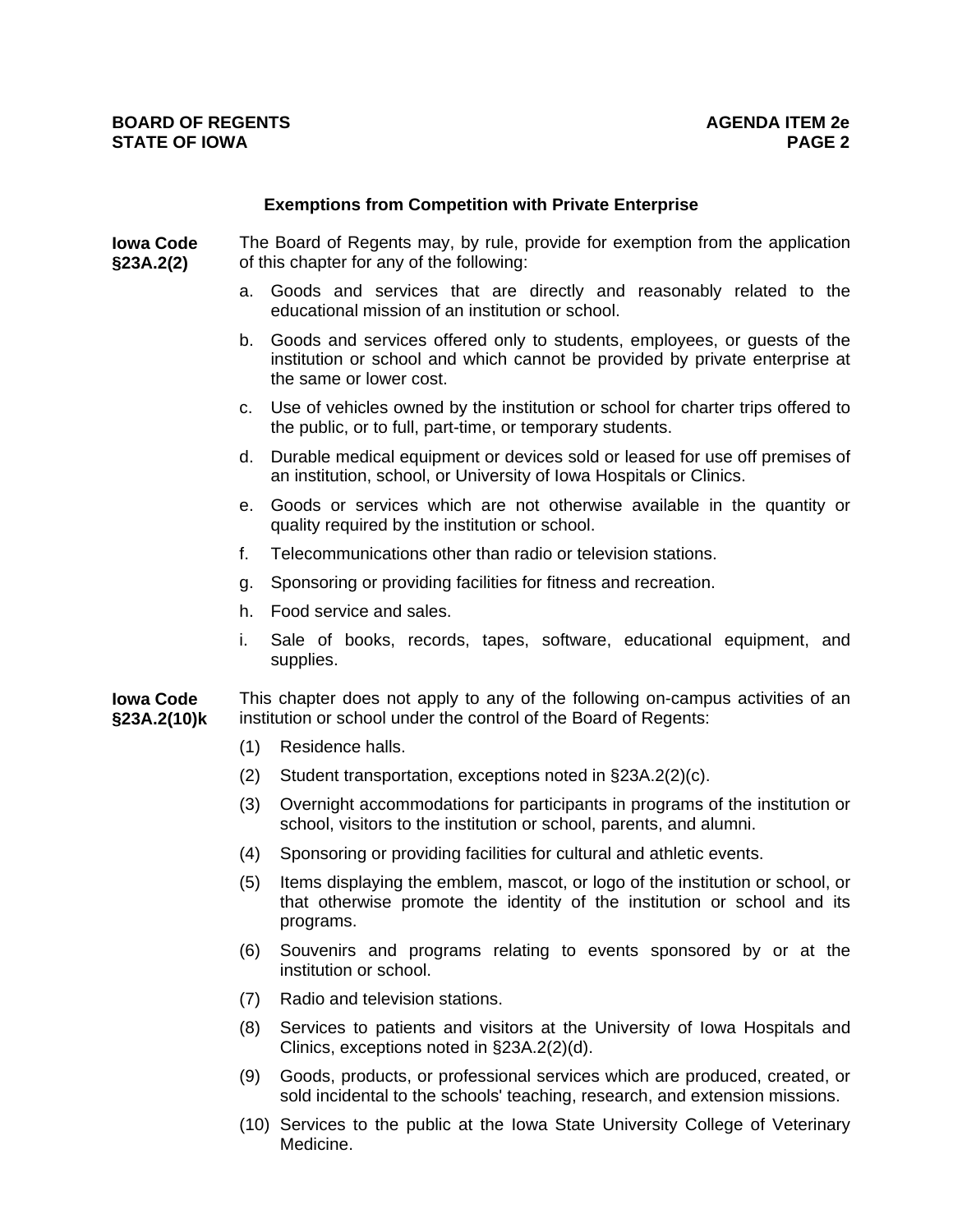## **UNIVERSITY OF IOWA**

## **IOWA CITY COMMUNITY SCHOOL DISTRICT (ICCSD)**

During the Fall of 2008, the ICCSD proposed that the University of Iowa provide ICCSD with printing services. The services are currently performed in-house by ICCSD personnel, however, budget issues have made continued operation of the ICCSD print shop impractical.

The proposal was reviewed by the University's Competition with Private Enterprise Committee. The Committee determined that ICCSD meets the definition of a "political subdivision" under Iowa Code Chapter 23A.1. Since the requested services are not being "provided to the public," Chapter 23A (Noncompetition by Government) is not applicable.

The Committee noted that SUI printing presently has the capacity to handle ICCSD printing without incurring additional overhead costs. It is estimated, however, that an agreement with ICCSD would increase University Copy Center business by 15% and total printing business by 8%. Additionally, lowa Code Chapter 257.11(6)(a) provides a supplementary weighting incentive to school districts that share one or more operational expenses with a political subdivision. For the purposes of Iowa Code Chapter 257.11, "political subdivision" includes an institution governed by the Board of Regents. Thus, the agreement is permitted under Iowa law and would benefit both ICCSD and the University.

After reviewing relevant statutes and policies, the Committee recommended that the proposal be approved. The Committee's recommendation was reviewed and approved by the Board of Regents' General Counsel and the Attorney General's Office. The University is in the process of finalizing a memorandum of understanding with ICCSD, and anticipates it will commence services in April 2009.

## **IOWA STATE UNIVERSITY**

## **ALGEBRA PROGRAM MONITORING MEASURES (APMM)**

Researchers in the Department of Curriculum and Instruction (DCI) developed a unique set of assessment tools while conducting research and testing under a federal grant. The tools, called APMM, determine students' progress in algebra. The federal government retains the right to use APMM, as does ISU.

School districts in other states requested access to APMM. Teachers and administrators must be trained to interpret and apply the results. ISU is the only organization that offers both APMM and training.

ISU reports that DCI requested approval to provide APMM and conduct on-site training in exchange for reimbursement of travel costs and all expenses. The request was reviewed with the Office of Intellectual Property and Technology Transfer to verify compliance with intellectual property and grant requirements.

The Committee approved the request because ISU is the only known provider of these services and it is an outreach activity which is integral to both the University's strategic plan and educational mission.